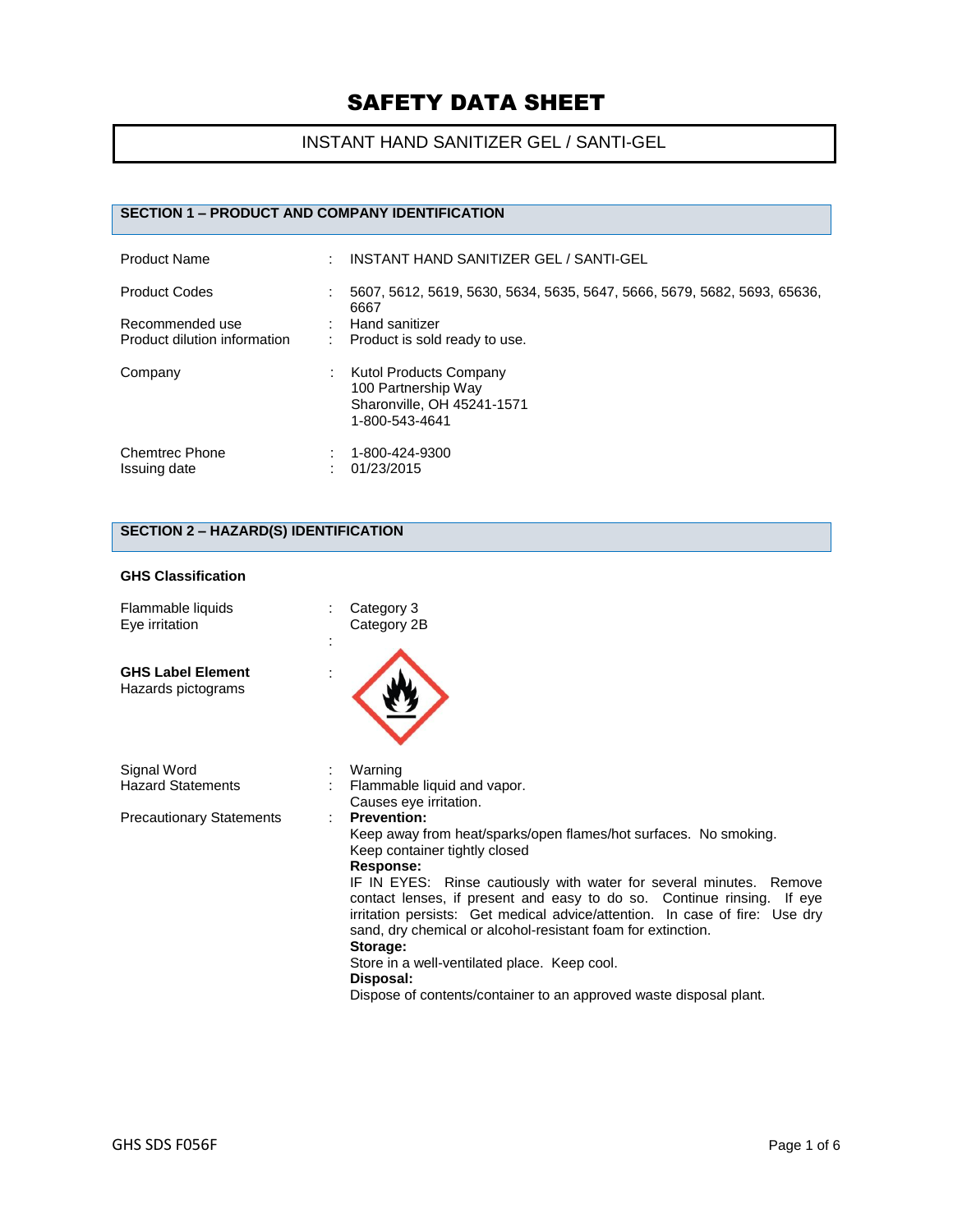# INSTANT HAND SANITIZER GEL / SANTI-GEL

|                                                                 |  | <b>SECTION 3 - COMPOSITION / INFORMATION ON INGREDIENTS</b>                                                                                                                            |
|-----------------------------------------------------------------|--|----------------------------------------------------------------------------------------------------------------------------------------------------------------------------------------|
| Pure substance/mixture                                          |  | Mixture                                                                                                                                                                                |
| <b>Chemical Name</b>                                            |  | <b>Concentration (%)</b><br>CAS-No.                                                                                                                                                    |
| <b>ETHANOL</b><br>PROPYLENE GLYCOL                              |  | $65 - 70$<br>$64 - 17 - 5$<br>$0 - 5$<br>$57 - 55 - 6$                                                                                                                                 |
| <b>SECTION 4 - FIRST AID MEASURES</b>                           |  |                                                                                                                                                                                        |
| In case of eye contact                                          |  | Flush eyes under eyelids with plenty of cool water for at least 15 minutes. If<br>irritation persists, seek medical/advice attention.                                                  |
| In case of skin contact<br>If ingested                          |  | If irritation persists, wash with water.<br>Contact a physician or Poison Control Center immediately. Do not induce<br>vomiting never give anything by mouth to an unconscious person. |
| If inhaled<br>Protection of first-aiders<br>Notes to physicians |  | Get medical attention if symptoms occur.<br>No special precautions are necessary.<br>Treat symptomatically.                                                                            |
| <b>SECTION 5 - FIRE-FIGHTING MEASURES</b>                       |  |                                                                                                                                                                                        |
| Suitable extinguishing media                                    |  | Use extinguishing measures that are appropriate to local circumstances and                                                                                                             |

| Unsuitable extinguishing<br>media                 | ٠  | the surrounding environment.<br>High volume water jet.                                                                                                                                                                     |
|---------------------------------------------------|----|----------------------------------------------------------------------------------------------------------------------------------------------------------------------------------------------------------------------------|
| Specific hazards during<br>firefighting           | ÷  | Fire Hazard.<br>Keep away from heat sources of ignition.<br>Flash back possible over considerable distance.<br>Beware of vapors accumulating to form explosive concentrations.<br>Vapors can accumulate in low areas.      |
| Hazardous combustions<br>products                 |    | Carbon oxides                                                                                                                                                                                                              |
| Special protective equipment<br>for fire-fighters | ÷. | Use personal protective equipment.                                                                                                                                                                                         |
| Specific extinguishing<br>methods                 | ٠  | Use water spray to cool unopened containers. Fire residues and<br>contaminated fire extinguishing water must be disposed of in accordance<br>with local regulations. In the event of fire and/or explosion, do not breathe |

## **SECTION 6 – ACCIDENTAL RELEASE MEASURES**

fumes.

| Personal precautions      | Remove all sources of ignition. Ensure clean-up is conducted by trained       |
|---------------------------|-------------------------------------------------------------------------------|
|                           | personnel only. Refer to protective measures listed in Section 7 and 8.       |
| Environmental precautions | Do not allow contact with soil, surface or ground water.                      |
| Methods of cleaning up    | Eliminate all ignition sources if safe to do so. Stop leak if safe to do so.  |
|                           | Contain spillage, and then collect with non-combustible absorbent material    |
|                           | (e.g., sand earth, diatomaceous earth, vermiculite) and place in container    |
|                           | for disposal according to local, state, and federal regulations (See Section  |
|                           | 13). Flush away traces with water. For large spills, dike spilled material or |
|                           | otherwise contain material to ensure runoff does not reach a waterway.        |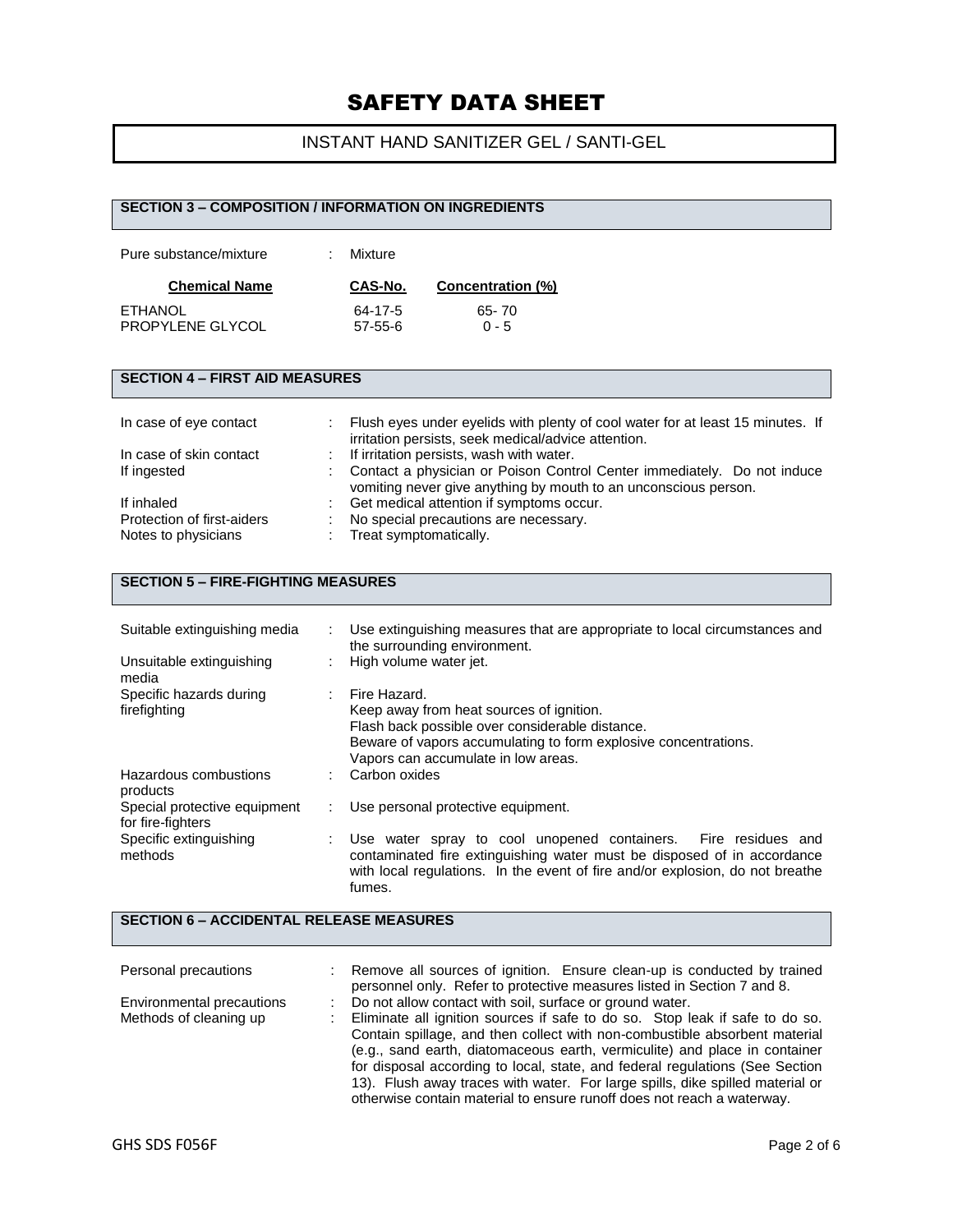### INSTANT HAND SANITIZER GEL / SANTI-GEL

## **SECTION 7 – HANDLING AND STORAGE** Handling **Example 20 Find 20** : Avoid contact with eyes. Take necessary action to avoid static electricity discharge (which might cause ignition of organic vapors). Keep away from fire, sparks and heated surfaces. Wash hands thoroughly after handling. Use only with adequate ventilation. Storage **in the storage in the storage in the storage** in a cool, wellventilated place. Keep away from oxidizing agents. Keep out of reach of children. Keep container tightly closed. Store in suitable labeled containers. Storage temperature : 0 degree C to 45 degree C

#### **SECTION 8 – EXPOSURE CONTROLS / PERSONAL PROTECTION**

Ingredients with workplace control parameters.

| <b>Ingredients</b>                                          | CAS-No.                             | Form of                         | <b>Permissible</b>                                                                                                                                                                                                           | <b>Basis</b>                                                                 |
|-------------------------------------------------------------|-------------------------------------|---------------------------------|------------------------------------------------------------------------------------------------------------------------------------------------------------------------------------------------------------------------------|------------------------------------------------------------------------------|
|                                                             |                                     | <b>Exposure</b>                 | <b>Concentration</b>                                                                                                                                                                                                         |                                                                              |
| <b>ETHANOL</b><br><b>ETHANOL</b><br>PROPYLENE GLYCOL        | 64-17-5<br>64-17-5<br>$57 - 55 - 6$ | TWA<br><b>TWA</b><br><b>TWA</b> | 1000 ppm<br>1900 mg/m3<br>$10 \text{ mg/m}$                                                                                                                                                                                  | <b>ACGIH STEL</b><br><b>OSHA</b><br><b>NIOSH</b>                             |
| <b>Engineering measures</b>                                 | airborne contamination.             |                                 |                                                                                                                                                                                                                              | Good general ventilation should be sufficient to control workers exposure to |
| Personal protection<br>Eyes<br>Hands<br>Skin<br>Respiratory |                                     |                                 | Eye protection should be used when splashing may occur.<br>No protective equipment is needed under normal use.<br>No protective equipment is needed under normal use.<br>No protective equipment is needed under normal use. |                                                                              |

### **SECTION 9 – PHYSICAL AND CHEMICAL PROPERTIES**

Appearance: Clear gel example and Upper/lower flammability limits: N/A Odor: Alcoholic odor<br>
Odor Threshold: No data available Vapor density: N/A Odor Threshold: No data available ph: 7.5 typical **Phenomical Relative density:** No data available.<br>
Melting point/freezing point: N/A **Relative Solubility (ies):** No data available. Melting point/freezing point: N/A Initial boiling and boiling range: N/A Partition coefficient: n-octanol/water: No data available. Flash point: 77 F; 25 C Auto ignition temperature: N/A Evaporation rate: <1 Decomposition temperature: No data available. Flammability (solid, gas): No data available Viscosity: 70,000 CPS @ 77 F; 25 C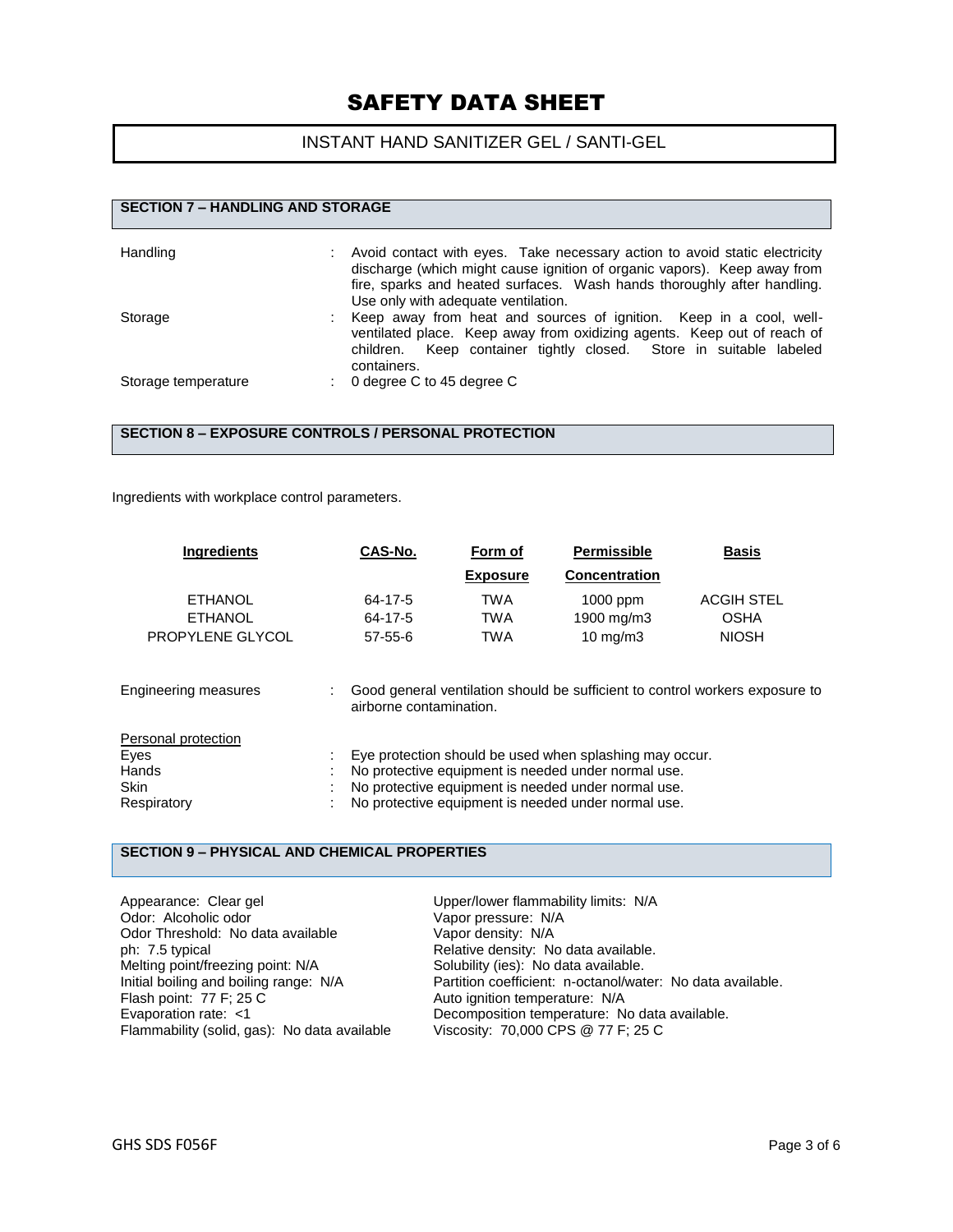# INSTANT HAND SANITIZER GEL / SANTI-GEL

### **SECTION 10 – STABILITY AND REACTIVITY**

| Stability<br>Possibility of hazardous<br>reactions | t.<br>÷. | The product is stable under normal conditions.<br>No dangerous reaction is known under conditions of normal use. |
|----------------------------------------------------|----------|------------------------------------------------------------------------------------------------------------------|
| Conditions to avoid                                |          | : Heat, flames, and sparks.                                                                                      |
| Incompatible materials                             |          | None known.                                                                                                      |
| Hazardous decomposition<br>products                |          | : Carbon oxides                                                                                                  |

## **SECTION 11 – TOXICOLOGICAL INFORMATION**

| Information on likely routines |  |
|--------------------------------|--|
| of exposure                    |  |

: Inhalation, eye contact, skin contact.

### **Potential Health Effects**

| Eyes                                  | Cause of irritation.                                                                                                                        |
|---------------------------------------|---------------------------------------------------------------------------------------------------------------------------------------------|
| <b>Skin</b>                           | Health injuries are not known or expected under normal use.                                                                                 |
| Ingestion                             | Health injuries are not known or expected under normal use.                                                                                 |
| Inhalation                            | Health injuries are not known or expected under normal use.                                                                                 |
| Chronic exposure                      | Health injuries are not known or expected under normal use.                                                                                 |
| <b>Experience with Human Exposure</b> |                                                                                                                                             |
| Eye contact                           | Redness, irritation.                                                                                                                        |
| Skin contact                          | No symptoms known or expected.                                                                                                              |
| Ingestion                             | No symptoms known or expected.                                                                                                              |
| Inhalation                            | No symptoms known or expected.                                                                                                              |
| <b>Toxicity</b>                       |                                                                                                                                             |
| Acute oral toxicity                   | Acute toxicity estimate: >5,000 mg/kg                                                                                                       |
| Acute inhalation toxicity             | No data available                                                                                                                           |
| Acute dermal toxicity                 | Acute toxicity estimate: >5,000 mg/kg                                                                                                       |
| Skin corrosion/irritation             | No data available                                                                                                                           |
| Serious eye damage/eye<br>irritation  | Mild eye irritation.                                                                                                                        |
| Respiratory or skin<br>sensitization  | No data available.                                                                                                                          |
| Carcinogenicity                       |                                                                                                                                             |
| <b>IARC</b>                           | No component of this product present at levels greater than or equal to 0.1%                                                                |
|                                       | is identified as a probable, possible or confirmed human carcinogen by<br>IARC.                                                             |
| <b>OSHA</b>                           | No ingredient of this product presents at levels greater than or equal to 0.1%                                                              |
|                                       | is identified as a carcinogen or potential carcinogen by OSHA.                                                                              |
| <b>NTP</b>                            | No ingredient of this product present at levels greater than or equal to 0.1%<br>is identified as a known or anticipated carcinogen by NTP. |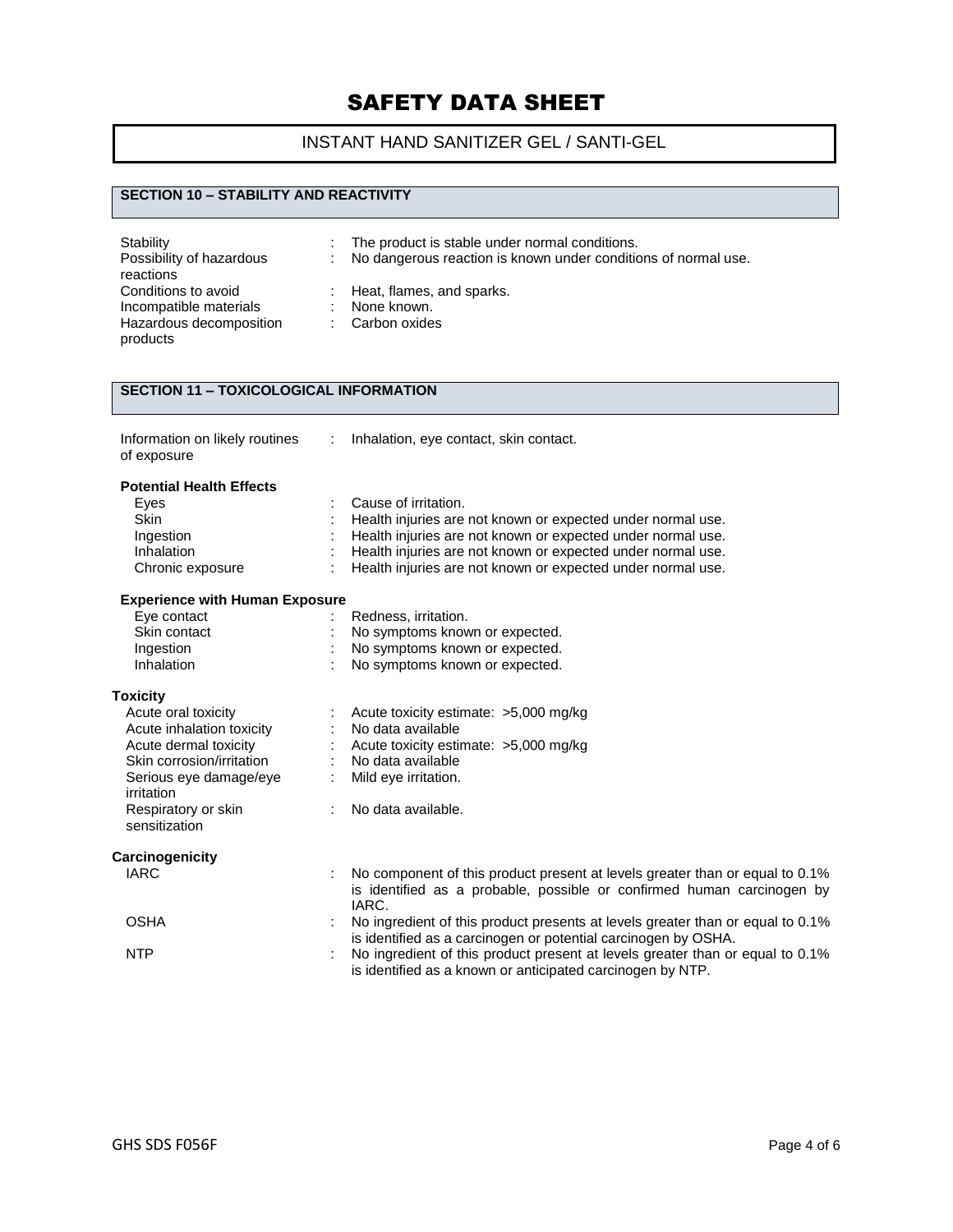## INSTANT HAND SANITIZER GEL / SANTI-GEL

| <b>SECTION 12 - ECOLOGICAL INFORMATION</b>                   |  |                                                                                                                                                                                                                                                                                                      |
|--------------------------------------------------------------|--|------------------------------------------------------------------------------------------------------------------------------------------------------------------------------------------------------------------------------------------------------------------------------------------------------|
|                                                              |  |                                                                                                                                                                                                                                                                                                      |
| <b>Ecological Tests</b>                                      |  | Data is not available.                                                                                                                                                                                                                                                                               |
| Environmental Impact                                         |  | The product ingredients are expected to be safe for the environment at the<br>concentrations predicted under normal use and accidental spill scenarios.<br>Packaging components are compatible with the conventional solid waste<br>management practices.                                            |
| <b>SECTION 13 - DISPOSAL CONSIDERATIONS</b>                  |  |                                                                                                                                                                                                                                                                                                      |
| Disposal methods                                             |  | The product should not be allowed to enter drains, water courses or the soil.<br>When possible recycling is preferred to disposal or incineration. If recycling<br>is not practicable, dispose of in compliance with local regulations. Dispose<br>of wastes in an approved waste disposal facility. |
| Disposal considerations                                      |  | Dispose of as unused product. Empty containers should be taken to an<br>approved waste handling site for recycling or disposal. Do not reuse empty<br>containers.                                                                                                                                    |
| $RCRA - Resource$<br><b>Conservation and Recovery</b><br>Act |  | D001 (Ignitable)                                                                                                                                                                                                                                                                                     |

## **SECTION 14 – TRANSPORT INFORMATION**

Certain shipping modes or package sizes may have exceptions from the transport regulations. The classification provided may not reflect those exceptions and may not apply to all shipping modes or package sizes. The shipper / consignor / sender are responsible to ensure that the packaging, labeling, and markings are in compliance with the selected mode of transport.

| <b>Shipment</b> | <b>Identification Number</b> | <b>Proper Shipping Name</b> | <b>Hazardous</b><br><b>Classification</b> | Packaging<br><b>Group</b> |
|-----------------|------------------------------|-----------------------------|-------------------------------------------|---------------------------|
| US DOT          | None                         | <b>CONSUMER COMMODITY</b>   | ORM-D                                     | None                      |
| IATA (Air)      | <b>ID8000</b>                | <b>CONSUMER COMMODITY</b>   | 9                                         | N/A                       |
| IMDG (Vessel)   | Un1170                       | ETHANOL SOLUTION            | 3                                         | III. LTD QTY              |